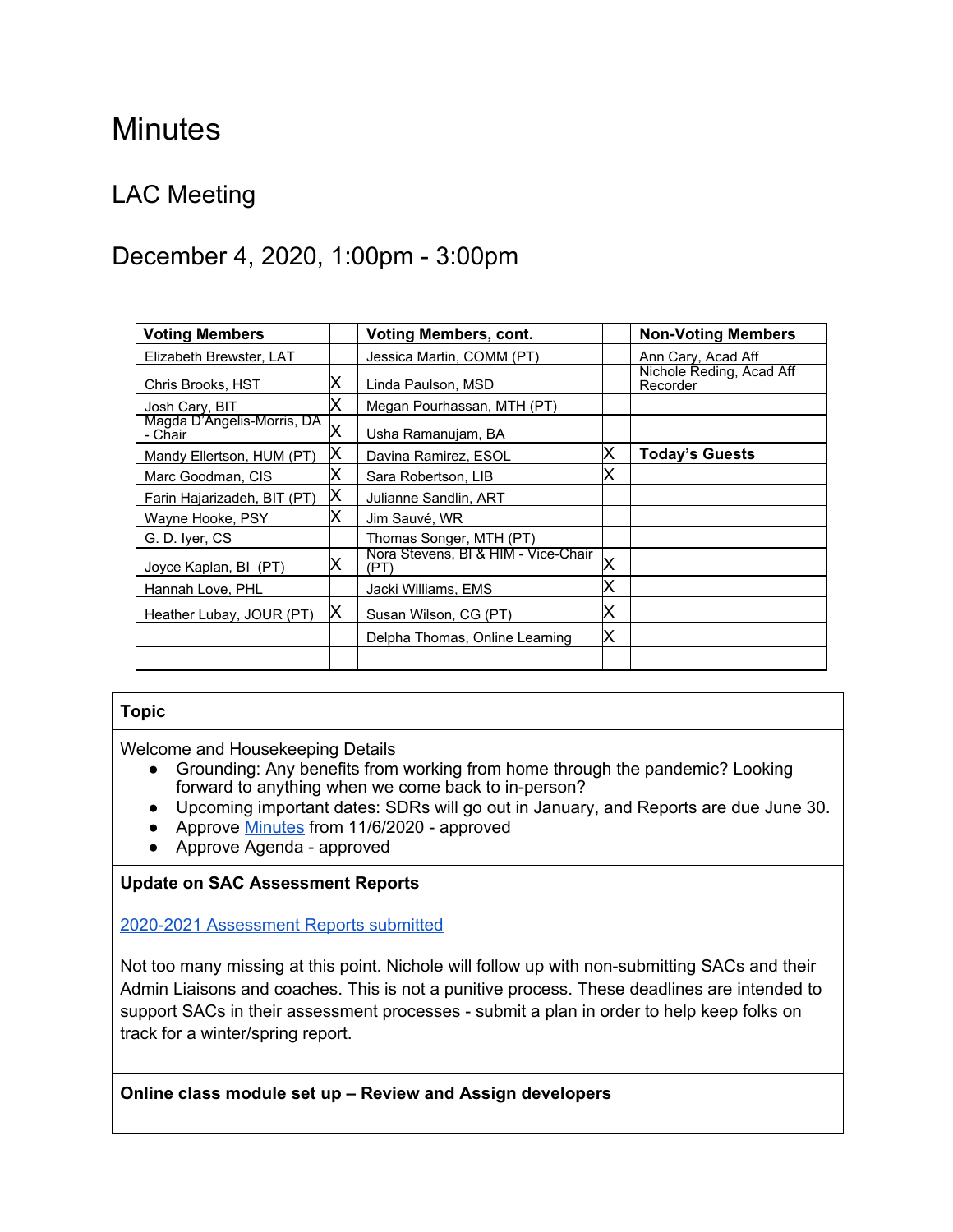Timeline? No timeline yet.

● Proposal - make a goal to have this ready for next fall. Have some info in the shells by end of winter term, 2021. Always open for everyone. Delpha can help with project timeline and Delpha would be willing to support the shell creation in D2L.

New module or topic ideas to add to existing modules:

- an explanation about how assessment is tied to the program review process like an overview of the "ideal" assessment cycle
- Also, how Assessment intersects with other aspects of the administrative elements of being a faculty member. How you can use this work for cross purposes…
- How about a module on how assessment is/should be used at PCC? How we don't want perfect assessments because there is nothing to improve on, for instance!

Folks want to help - Magda will open it up to everyone this weekend and then you can send an email to Nichole and Magda about which modules you want to work on.

If folks find materials that require purchasing or licenses, let Sara Robertson know. She can also help with finding resources.

We need to model what we are hoping other faculty will do.

#### **Discussion: What's the benefit of being on LAC? Why do we enjoy being on this council? Create a pitch for recruitment.**

- Provides a sense of belonging to an extended PCC community, offering networking opportunities to get to know other programs and faculty. I would think many faculty are feeling isolated due to the COVID restrictions so this would be an excellent avenue to interact.
- Provides faculty an opportunity to offer feedback and insights on the college-wide assessment process, sharing ideas, concerns, or gaining greater understanding of the process especially for those faculty responsible for their department's assessment reports.
- Damage control burden of assessment could be too heavy or meaningless, gives us a chance to have tangible purchase and help us to avoid poor outcomes. Gives faculty a chance to have input and feedback. Chance to be included, even though faculty are not always. Insight into the administrative world.
- Love working with colleagues outside of my discipline. It is great to get out of my small classes and remember that PCC is a larger institution with its own needs that still impact students.
- I think the value of being on the LAC is having a better understanding of the administrative side of being a member of the faculty. It also allows for faculty to have a voice in the process.
- I love hearing from the diverse places of my colleagues so I better understand the larger community. I have learned so much! Also I love the "puzzle" of figuring out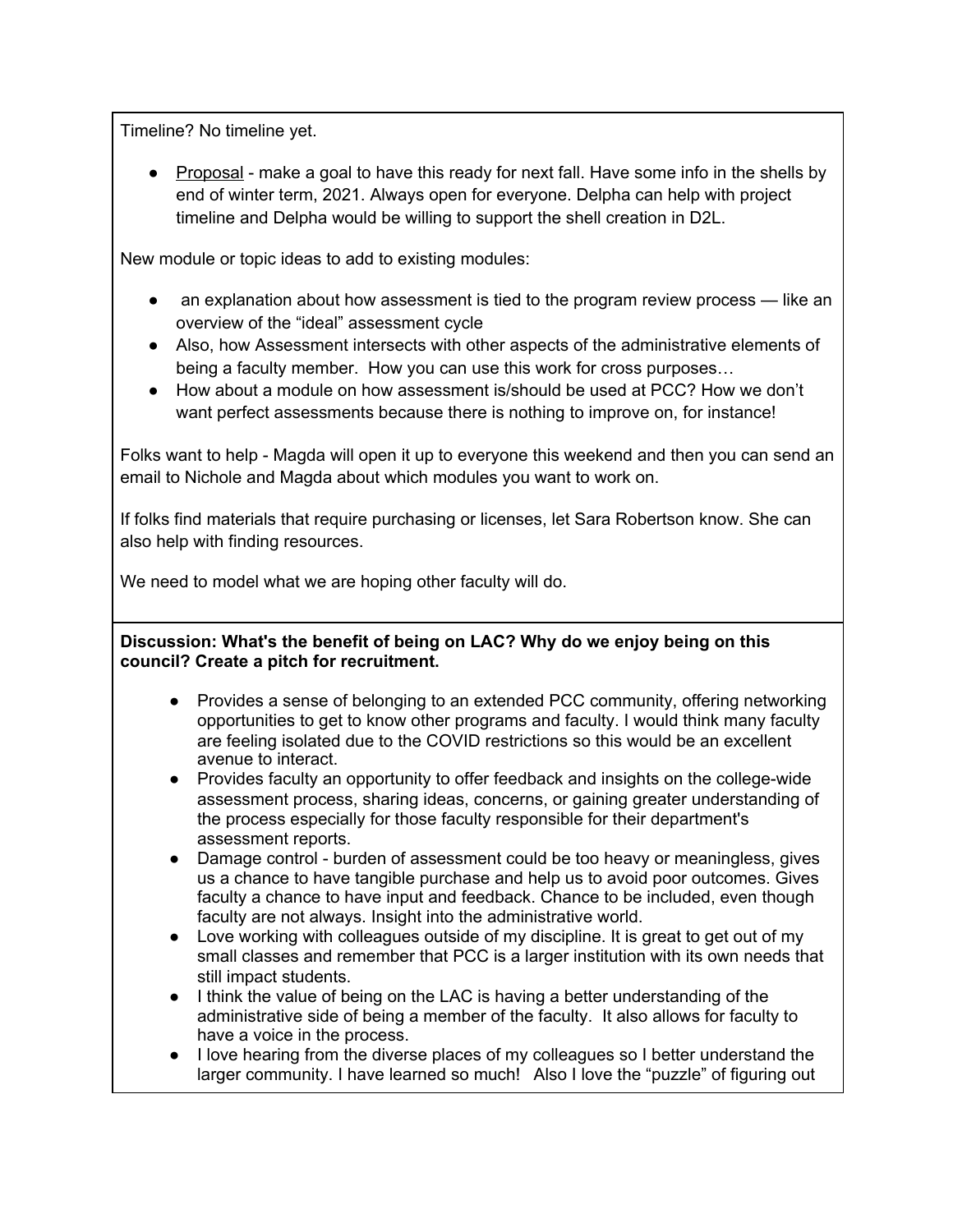how to assess really diverse teaching/learning processes. Helps us understand the bigger picture issues.

- It allows a peek behind the curtain to help fully understand the importance of assessment and why we should all be doing it, regardless of requirements, to better serve our students when in the classroom. It also allows, as a PT person, to have a greater connection to the larger PCC community.
- A lot of faculty don't appreciate the assessment process, but if it's done the way it's intended (improve teaching and courses) it can be a fantastic tool. Want to work with a group and be a part of the process to make sure the tool does get used and that we can get the message out so more folks can believe in that and use it that way.
- Learning assessment is only meaningful if it informs changes in teaching, improves our understanding of the student learning experience, and informs program development — having a voice in helping ensure the process is meaningful is really exciting!
- If you want to be popular, do the thing no one else wants to do, which is often assessment. Can help (a resume) if you want to change jobs. You can be part of critical conversations.
- I enjoy the LAC for the same reason I liked working in Academic Affairs and Advising before that--it gives insights into every instructional department at PCC.
- A lot of things discussed first in the LAC eventually change the way things are done at PCC. Great to be on the forefront of good change.

Nichole will create a document that captures some of these ideas. Maybe we can send or share this out somehow with SACs?

**Discussion: Feedback on what the SACs are stating about the possibility of not being able to assess due to COVID? If they are teaching courses, should the SACs assess in creative ways?**

Not too many have reported that they cannot assess (although it is possible that some of the non-submitting SACs have not submitted due to this).

We are asking that SACs try to find something that is assessable, even in the remote environment. Hoping folks will reach out if they need support.

# **Anyone attend the signature assignment workshop offered by Cascade TLC? Anything to report?**

Several members of LAC were there and provided feedback and context.

- The meeting was intended to support a problem solving approach to a very specific problem. It was not intended to be about GEARS specifically.
- Maybe include some of this info in the LAC training course (clarifying intent and vision of GEARS and sig assign).

More general conversation followed

Never occurs to some faculty that they don't have to do what the SAC says though. Especially challenging for PT faculty who feel more vulnerable. Important to offer good